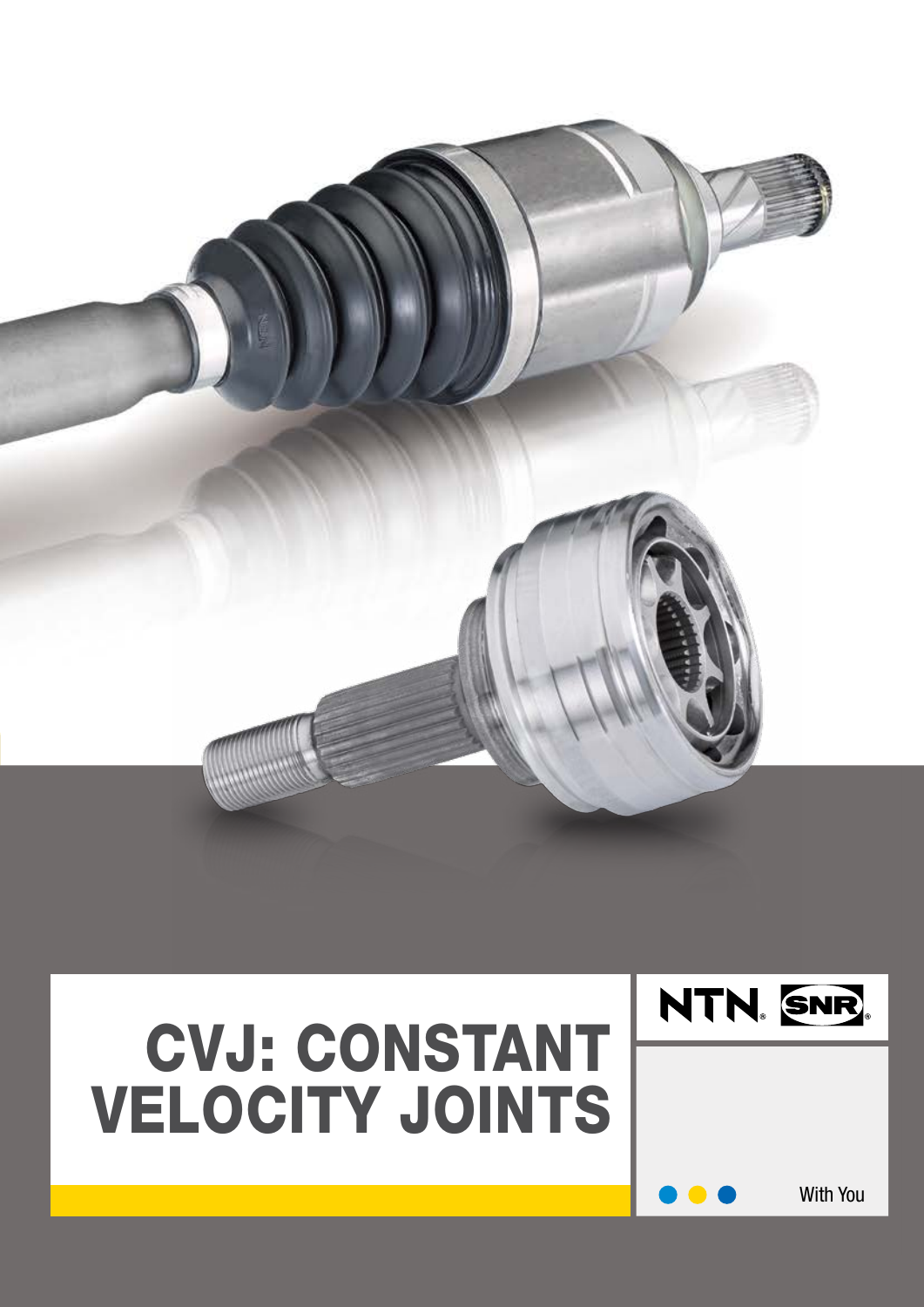### IS A DRIVESHAF

An automotive driveshaft is responsible for transferring the engines rotational power or torque through the transmission to the vehicles axles. The driveshaft directs the rotational power to the front or rear wheels or to all four wheels if the vehicle is four-wheel drive. They are subject to high stresses during rotation.

Two constant velocity joints, one on the wheel side, the other on the differential side, allow the same rotational speed between input and output shafts, whatever the position and angle of the joints are in.

The size of the joints and the length of the driveshaft depend on the vehicle design and the torque levels to be transmitted from the transmission to the wheels.

#### **Different types of products**

NTN-SNR manufacture all types of classical joints, using a six ball design on the wheel side and differential side, on certain applications a tripod type joint can also be used on the differential side. NTN SNR have developed and patented a range of eight ball joints (EBJ and EDJ) which are used by the Original Equipment Manufacturers (OEM). The design of these new products are attributed to the ever increasing requirements of the vehicle manufacturers and vehicle owners, comfort, reduction of CO<sub>2</sub> emissions and efficiency are the three main criteria in design and development.

#### EBJ Outboard (fixed joints)

*Composition: an outer race with inner race, cage, steel balls and boot.*

Compact design to fulfil customer's requirements, size, speed, load & envelope.

#### EDJ Inboard (Sliding joints)

*Composition: an outer race, boot and tripod (or for ball joints: inner race, cage and balls)*

Developed to allow for improved transmitted torque, limits vibrational issues, and reduces operating temperatures.





# **PRESS CONNECTED SPLINE HUB JO**

NTN-SNR's award at the Grands Prix Internationaux de l'Innovation Automobile at Equip'Auto show in 2015 was thanks to PCS (Press Connected Splines) Hub Joint technology. This joint allows us to make components a lot more compact, this helps decrease the driveshaft's weight leading to reduced energy consumption and CO<sub>2</sub> emissions.

**NTN.** SNR With You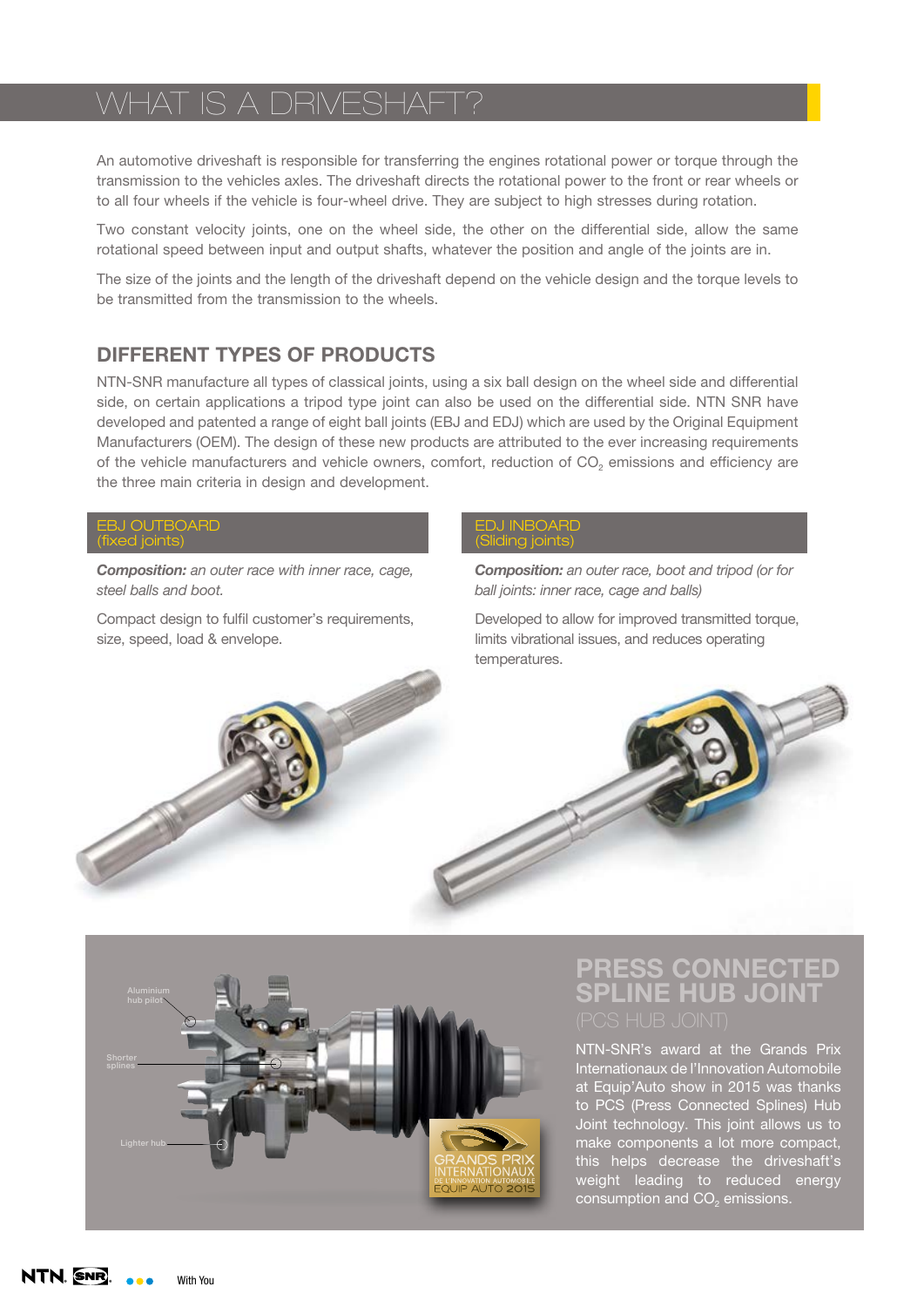# **A LOOK AT THE COMPONENTS**

The correct operation of a driveshaft depends on the quality of the joints, NTN SNR only uses OEM quality components in the manufacture of all its driveshaft's and CVJ's.

**WARNING! Nuts, bolts, pins, circlips etc. are not re-usable. Use of non-original components may prove dangerous as they are not OEM approved or tested.**

## NTN-SNR QUALITY

Vehicle owners demand more and more comfort, safety, fuel efficiency and reduced Co<sub>2</sub> levels in modern day vehicles. In parallel, vehicle manufacturers requests have become more and more technical: increased compactness and lightness, durability and greater efficiency.

So today NTN-SNR offers optimized products which satisfy all of these requirements.

With increasing sales of SUV and pick-up style vehicles and higher vehicle car parcs in developing countries the demand for Constant Velocity (CV) driveshaft's is increasing.

### **Different levels of quality**

- Parts from remanufacturing: used components are selected, reworked and reassembled. With a lower cost, these parts offer an uncertain level of performance in terms of life duration and quality.
- Adaptable parts: developed for the aftermarket, these products offer variable degrees of quality and performance, due to the technical characteristics of these products not always being within the vehicle manufacturers specifications.
- OEM parts: they are the only parts that respect the vehicle manufacturers requirements and specifications. This is the market segment targeted by NTN-SNR with its CVJ products.

### **The driveshaft is a safety critical component**

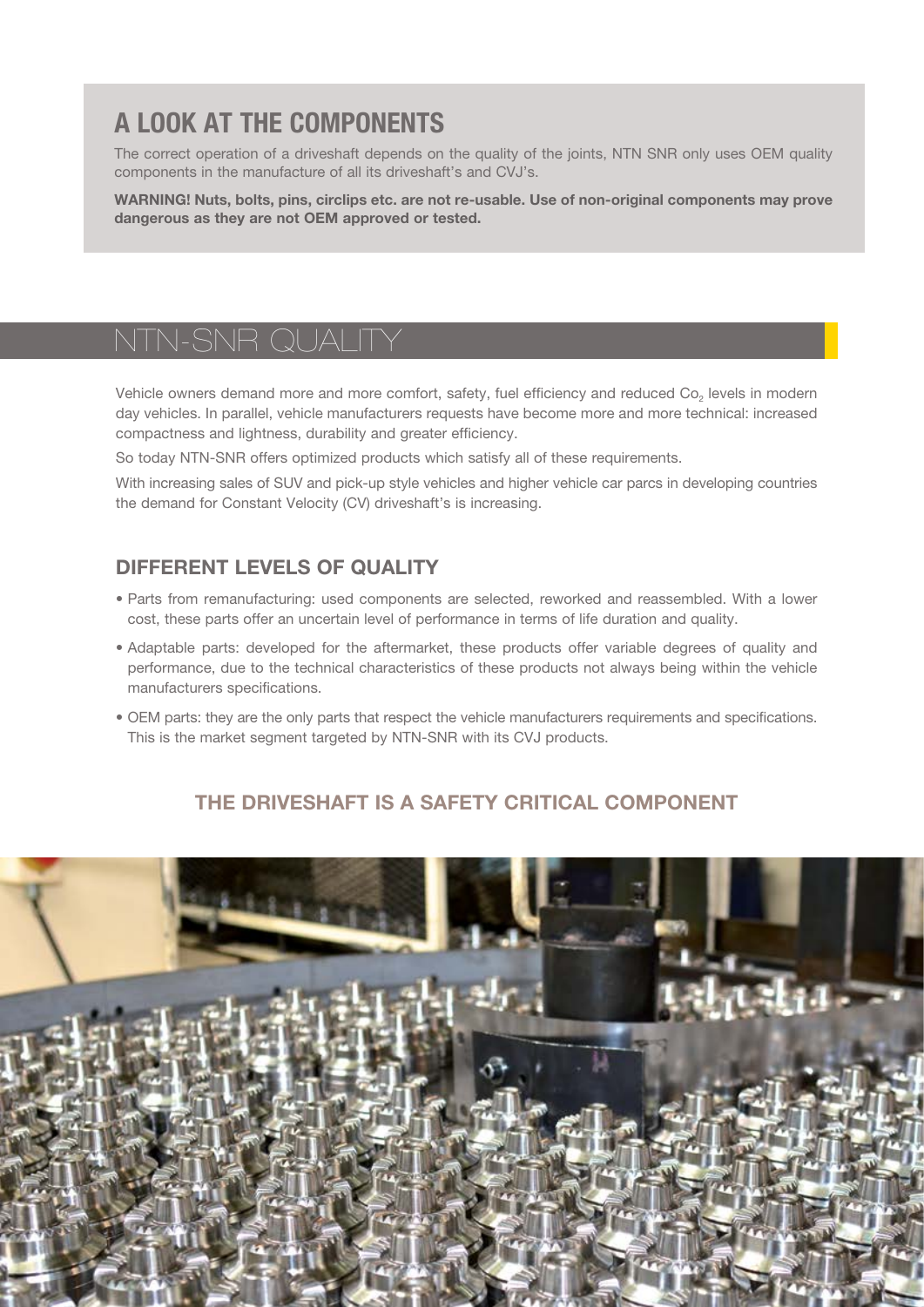# THE RANGE OF CVJ PRODUCTS FOR THE AFTERMAR

### **NTN-SNR offers a range of three CVJ products:**

- Driveshaft kits
- Outboard wheel side joint kits
- Outboard and inboard boot kits

#### **A driveshaft kit (**DK**) includes:**

- The complete assembled driveshaft,
- Components for assembly like nuts, bolts, clips …

Assembled in our plants the driveshaft is complete and ready to fit.



#### **The outboard joint kit (**OJK**) is pre-assembled and includes:**

- The outboard outer race assembled (with inner race, cage and balls, ASB® ring and dust cover).
- Components for assembly such as nuts, bolts, clips
- Corresponding boot kit with bands, circlips and grease,
- And the retaining ring for the differential side

### **The out board boot kit (**OBK**) contains:**

• The boot, boot clips circlips grease, nuts and washers

#### **The inboard boot kit (**IBK**…) contains:**

• The boot, boot clips, springs, caps and retaining nuts and bolts where required.



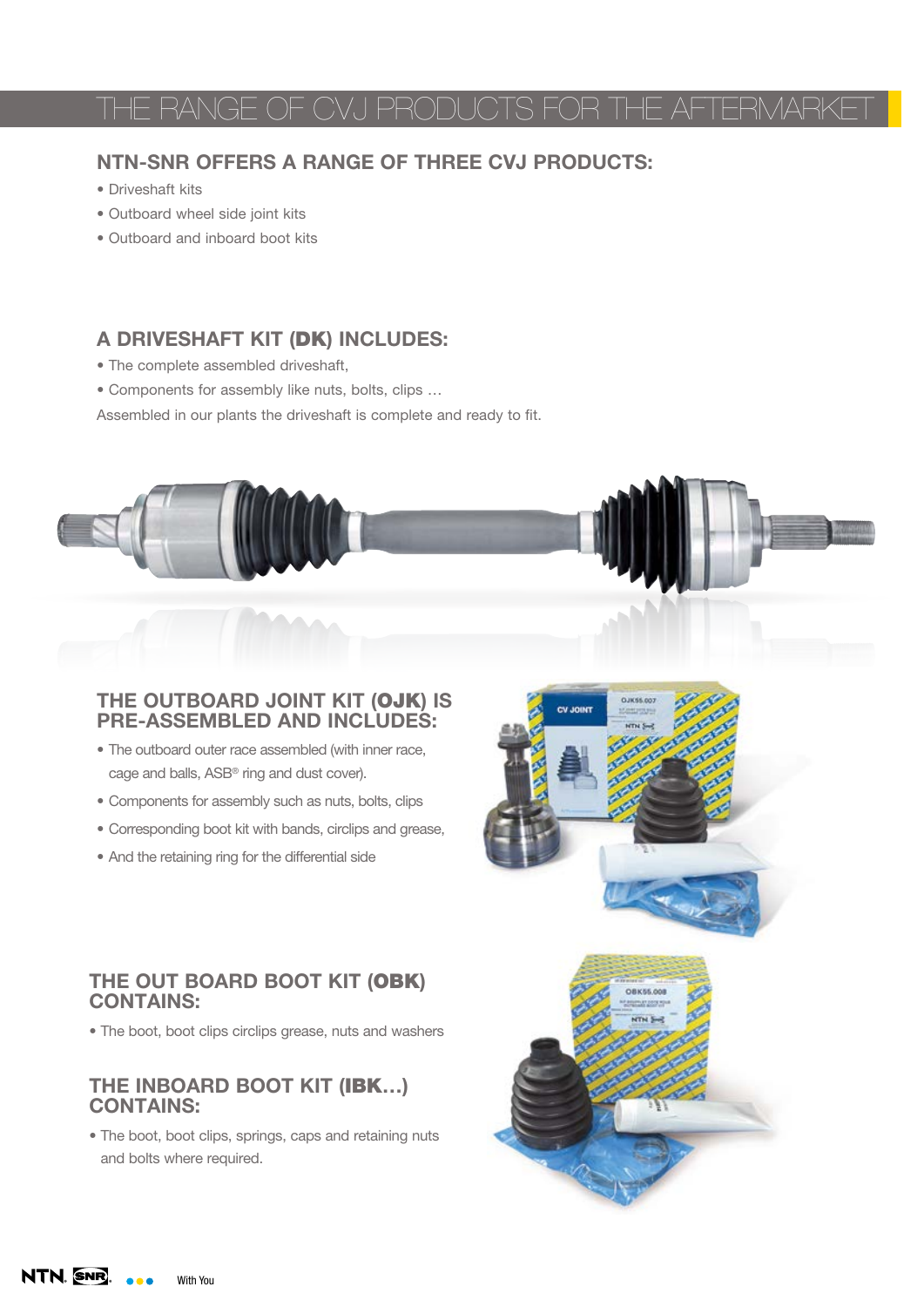## **PART NUMBERING SYSTEM**

| <b>Driveshaft kit:</b>                | $DKcc.nnn^*$ |
|---------------------------------------|--------------|
| <b>Outboard wheel side joint kit:</b> | OJKcc.nnn    |
| Wheel side boot kit:                  | OBKcc.nnn    |
| Differential side boot kit:           | IBKcc.nnn    |
|                                       |              |

\* Where "cc" is the carmaker code and "nnn" a sequential number of the kit

# **TESTING AND MAINTENANO**

NTN-SNR conducts bench tests with their test centres, in accordance with internal & customers' requirements. A complete driveshaft goes through many different tests:

- Durability and fatigue tests are carried out on the complete driveshaft as well as the outboard and inboard joints, links shafts (tubular or solid) tripods, splines and welded joints
- Static or quasi-static strength tests (a vehicle being driven up a curb with the steering on full lock)
- Abuse tests, important for vehicle manufacturers (this test simulates the clutch being released far too quickly causing wheel spin)
- Noise vibration harshness (NVH): this test is seldomly carried out by OEM driveshaft manufacturers, however the test makes sure the driveshaft is acoustically correct, this helps to keep noise levels and vibration at a minimum in the vehicle. NTN-SNR's skilled technicians routinely conduct these tests to help maintain the high quality of our CVJ products

As the boots are the most sensitive components of the driveshaft, several kinds of test are carried out to make sure they perform correctly:

- Durability and extreme temperatures resistance tests (from 40°C to +135°C in some applications this can be  $+165^{\circ}$ C).
- Dilation tests to measure the deformation of the boot due to grease centrifugation

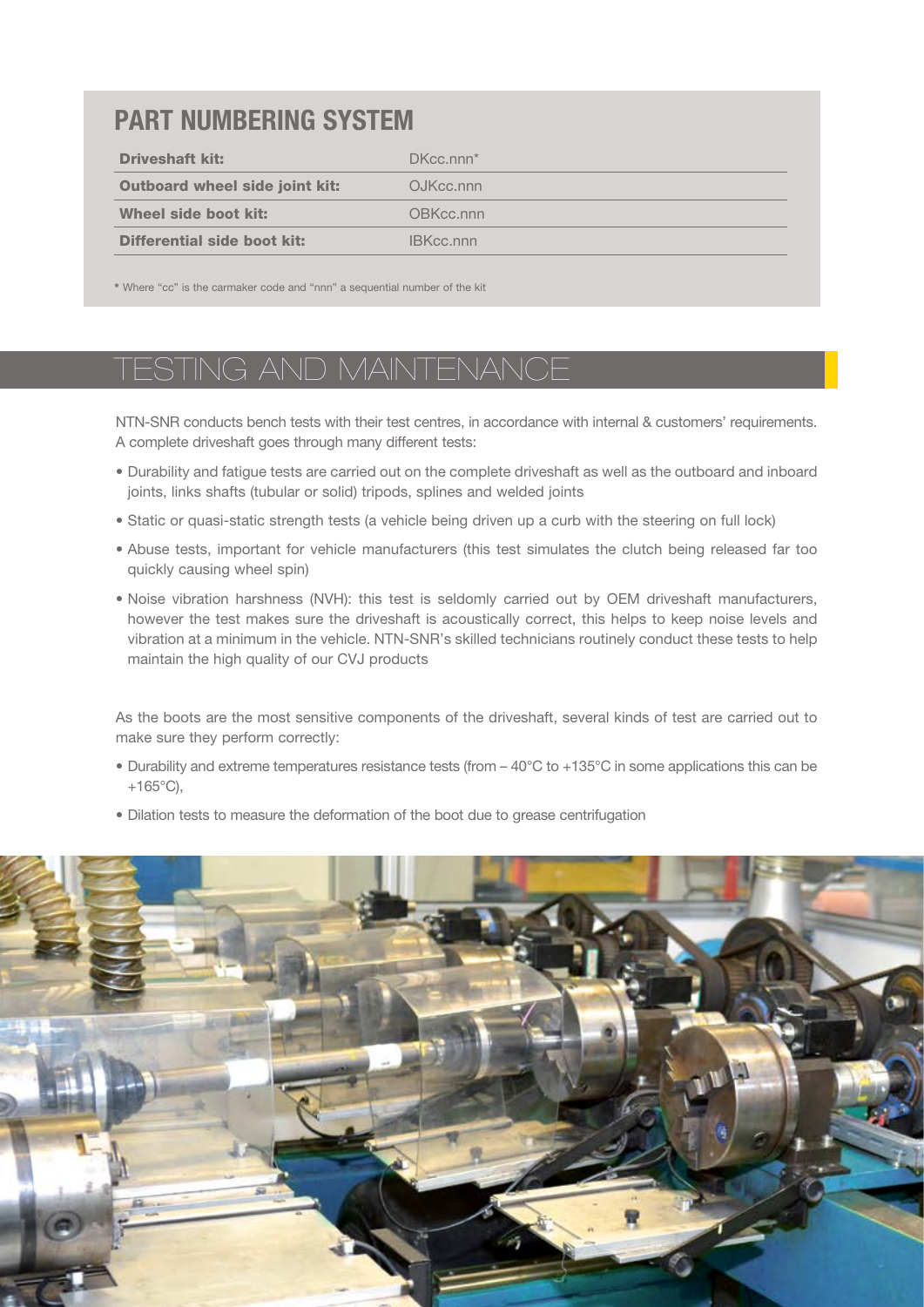### *SECURITYINS*

Driveshaft's that are not tested are not certified by the vehicle manufacturers, they do not meet or fulfil the vehicle manufacturers specifications. Untested or uncertified driveshaft's could be potentially dangerous.

A faulty or badly made driveshaft could suffer many problems such as the inner or outer joints failing. This may even lead to the loss of a vehicles wheel in certain situations.

#### **Replacements**

When a vehicle is serviced it is important that the driveshaft's are checked for:

- Abnormal knocking sounds when the steering is on full lock
- The general condition of the surfaces exposed to the environment (rust on shaft and joints)
- The condition of the clamping bands.
- The condition of the boots, check for cracks, holes, cuts and grease leakage.
- Backlash in the joints or excessive joint movement.



NTN-SNR recommends that the vehicle manufacturers service and fitting instructions are adhered too. The correct tools should always be used, NTN-SNR recommends the use of HAZET tools.



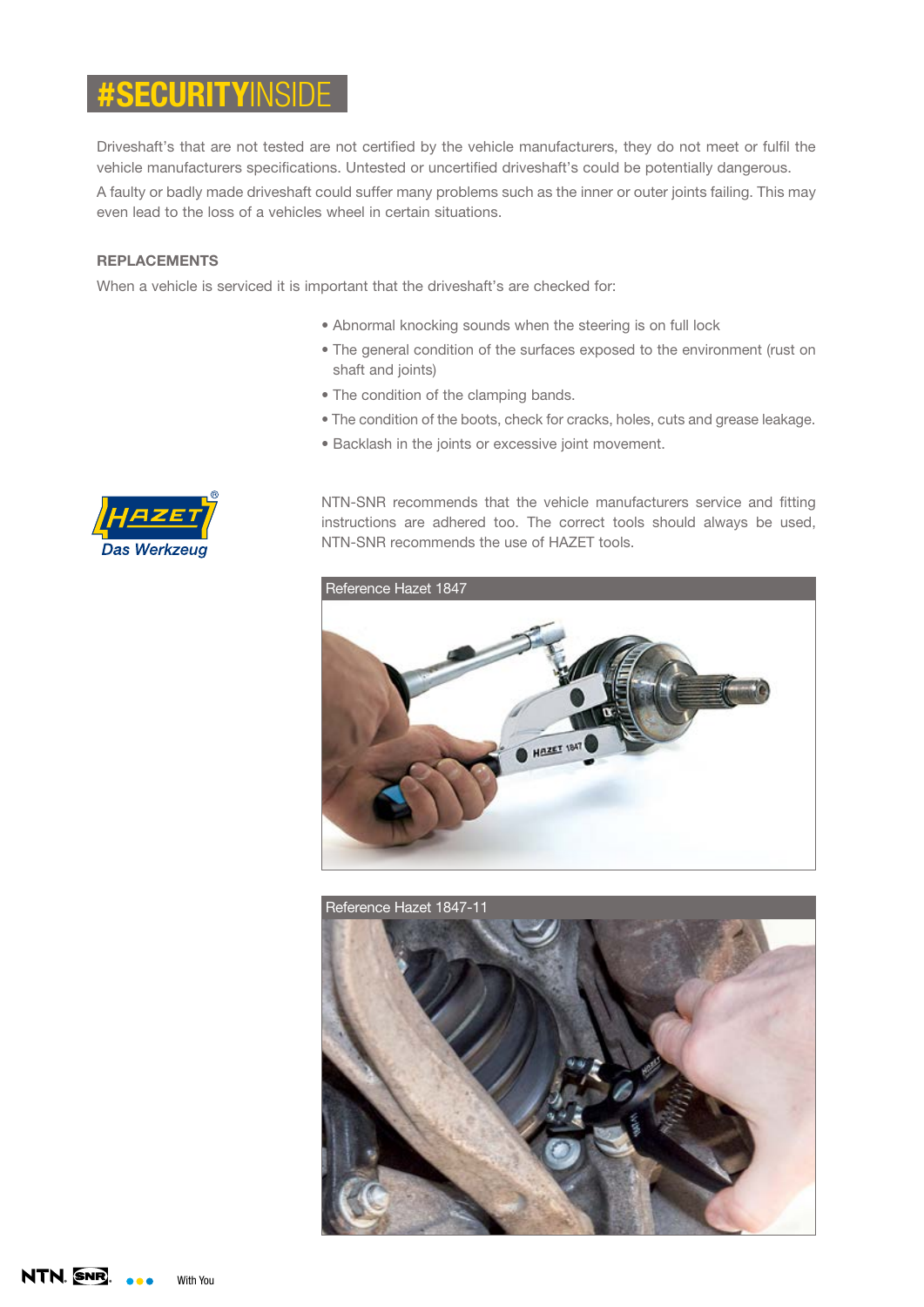### Why choose NTN-SNR CVJ products?

- As the 2<sup>nd</sup> largest CVJ manufacturer worldwide NTN-SNR is an established and respected manufacturer, with more than 100000 parts being manufactured daily in its own plants across 5 separate continents
- R&D partner and supplier to the worlds vehicle manufactures, NTN-SNR offers a large range of products for vehicle manufacturers throughout world such as Renault, Mercedes, Mini, Jeep, Opel, Nissan, Suzuki, Toyota, Dacia, Fiat, Alfa Romeo, Honda, Volkswagen, Ford, Land Rover, Volvo, BMW, Lotus…
- NTN-SNR offers products that are original certified quality, NTN-SNR offers innovation, PCS (Press Connected Splines) and eight ball CVJ , these joints offer greater safety, increased performance, reduced fuel consumption and a reduction of CO<sub>2</sub> emissions
- Technical support is avalable on NTN-SNR products via (TechScaN'R, TechInfos, etc…)
- All the OEM components are included in the kit, helping make any repair simple, quick and reliable

**The new CVJ range complements the CHASSIS range consisting of wheel bearings kits, brake disks with integral bearings, strut top bearings and suspension kits.**

**NTN-SNR be confident in our quality**